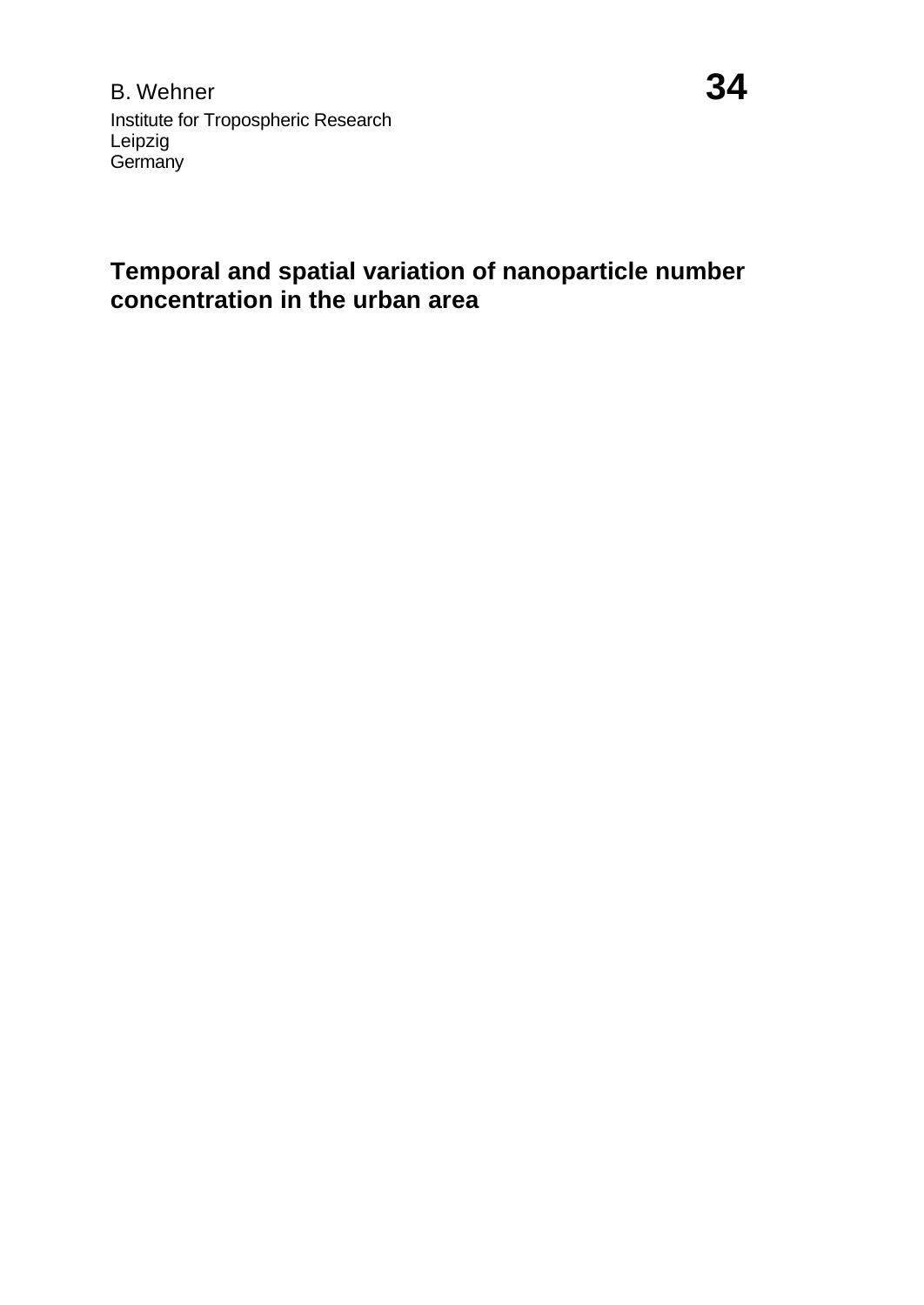# **Temporal and Spatial variation of nanoparticle number concentration in the urban area**

Birgit Wehner Institute for Tropospheric Research, Leipzig, Germany

### Introduction

Urban areas are important sources of anthropogenic aerosols due to the high number of combustion processes including vehicle emissions. Particulate matter is emitted directly as well as precursor gases for the secondary formation of new particles or particle growth through condensation.

The negative consequences for human health are thougt to be caused particularly by particles with diameters below 100 nm. These effects depend mainly on number concentration of particles. The so-called nanoparticles contribute significantly to the total number of particles, but their contribution to the mass concentration can be neglected. Therefore, the investigation of health effects in the urban area needs long-term studies of number concentration with temporal and spatial resolution.

This paper contains the main results of experiments at two differently polluted sites in the urban area of Leipzig, Germany.

#### The measurement system

The best way to measure size-resolved particle concentration down to a few nanometer is the mobility analysis. During the presented experiments a Twin Differential Mobility Particle Sizer (TDMPS) system was used. It was developed at the Institute for Tropospheric Research, IfT (Birmili, 1997) and measures number size distributions in the size range from 3 to 800 nm. This measurement system consists of two parallel working systems: one ultrafine DMPS (3-20 nm, UDMA + CPC TSI 3025) and one DMPS (20-800 nm, DMA + CPC TSI 3010).

## Results

This paper will present results of two immission studies. With an immission study the particle concentration at a certain point in the urban area is measured. That represents usually a combination of directly emitted particles and those formed or transformed by several processes in connection with emitted precursor gases.

One of these experiments was performed on the roof of the institute building of the IfT. The measurements are running continuously since February, 1997, and contain number size distributions, several trace gases, as well as meteorological parameters. The inlets for aerosol and trace gas are about 16 m above ground. The research complex, were the Institute is located, is surrounded by several busy raods with a distance of about 300 m in minimum. This experiment represents a long-term study with a very large database, suitable for various investigations.

One aim of the experiment was to investigate the results with regard to diurnal, weekly, and seasonal variations. Therefore, the dataset was divided into the different seasons and days of the week.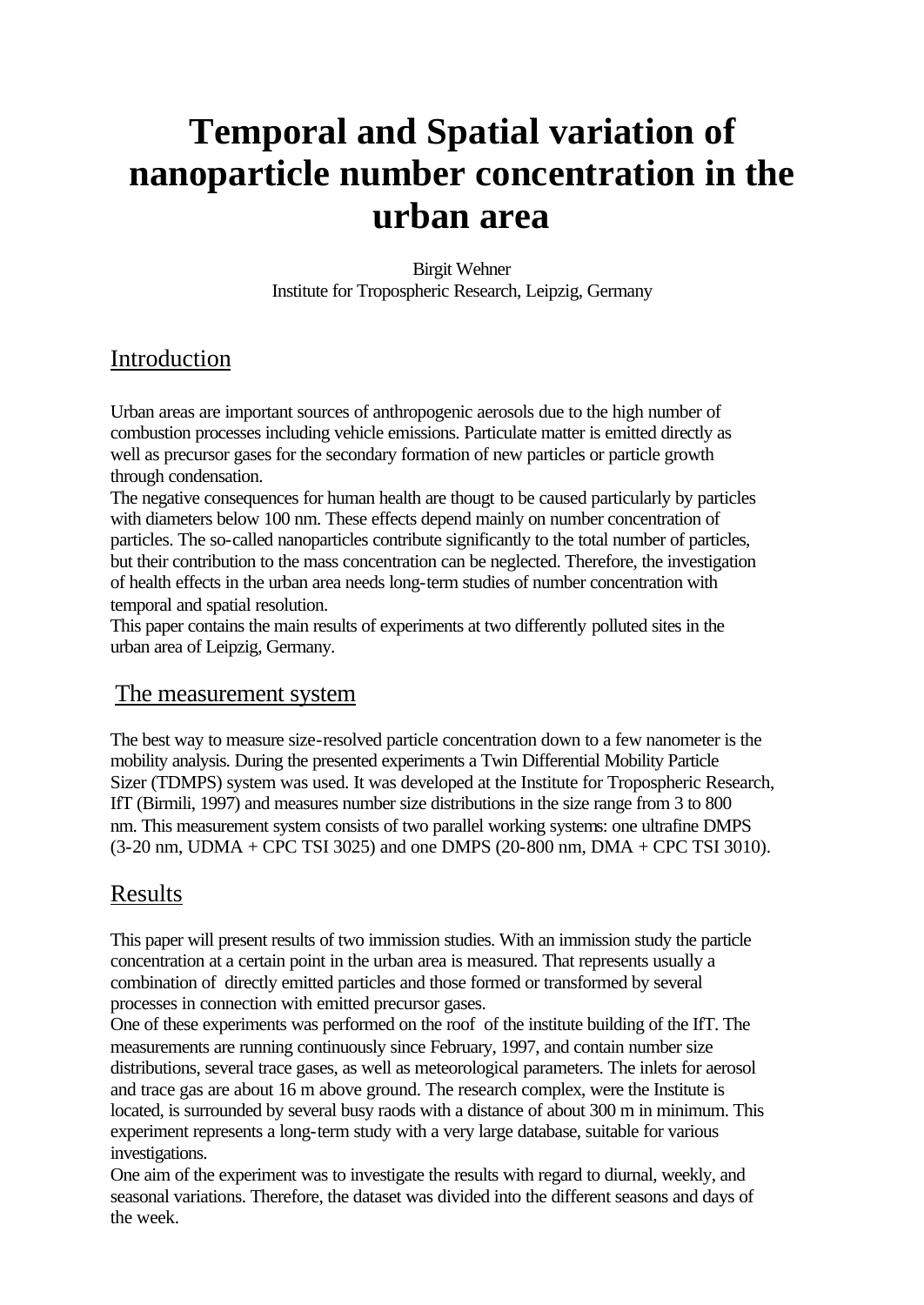Fig. 1 shows the diurnal variation of number size distributions for workdays in summer and winter, including the data from 1997 – 1999.



Figure 1: Workdays in summer (June – August) and winter months (December – February).

The next figure illustrates the different behaviour of the different days of the week. It contains again the average over workdays in summer as well at the mean evaluation on weekends.



Figure 2: Workdays and weekends in summer (June – August).

The second experiment was carried out in a street canyon of a very busy road in Leipzig. The street is surrounded by  $4 - 5$  floor appartment houses, which suppress a fast dilution of the traffic emissions with upper air masses. Thus, the measured concentrations can be considered as being strongly dominated by traffic emissions. The measurements took place from October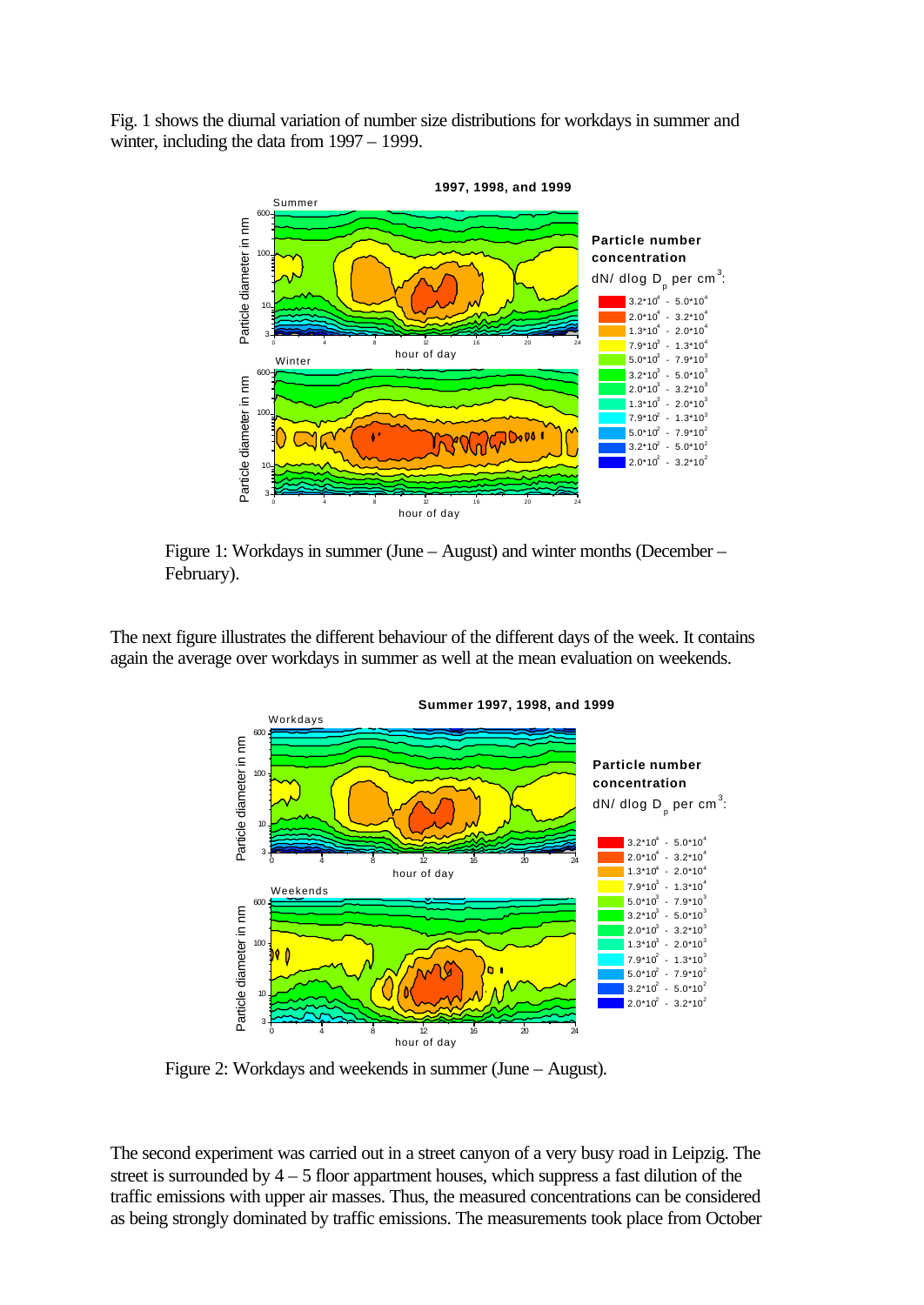to December, 1997 and comprise number size distributions as well as several trace gas concentrations. The dataset was investigated with regard to varying concentrations on the different days of the week. Fig. 3 shows the evolution of the number size distribution on workdays as well as on sundays, averaged over the whole measurement period.



Figure 3: Workdays and sundays in the street canyon.

The total number concentration of particles in the observed size range was calculated by integrating over the complete number size distribution. The next figure (Fig. 4) contains the total number concentration on workdays and on sundays and additionally the concentration of NO, which is an indicator for the occurence of car traffic.



Fig. 4: Total number concentration and NO on workdays and sundays (Street canyon).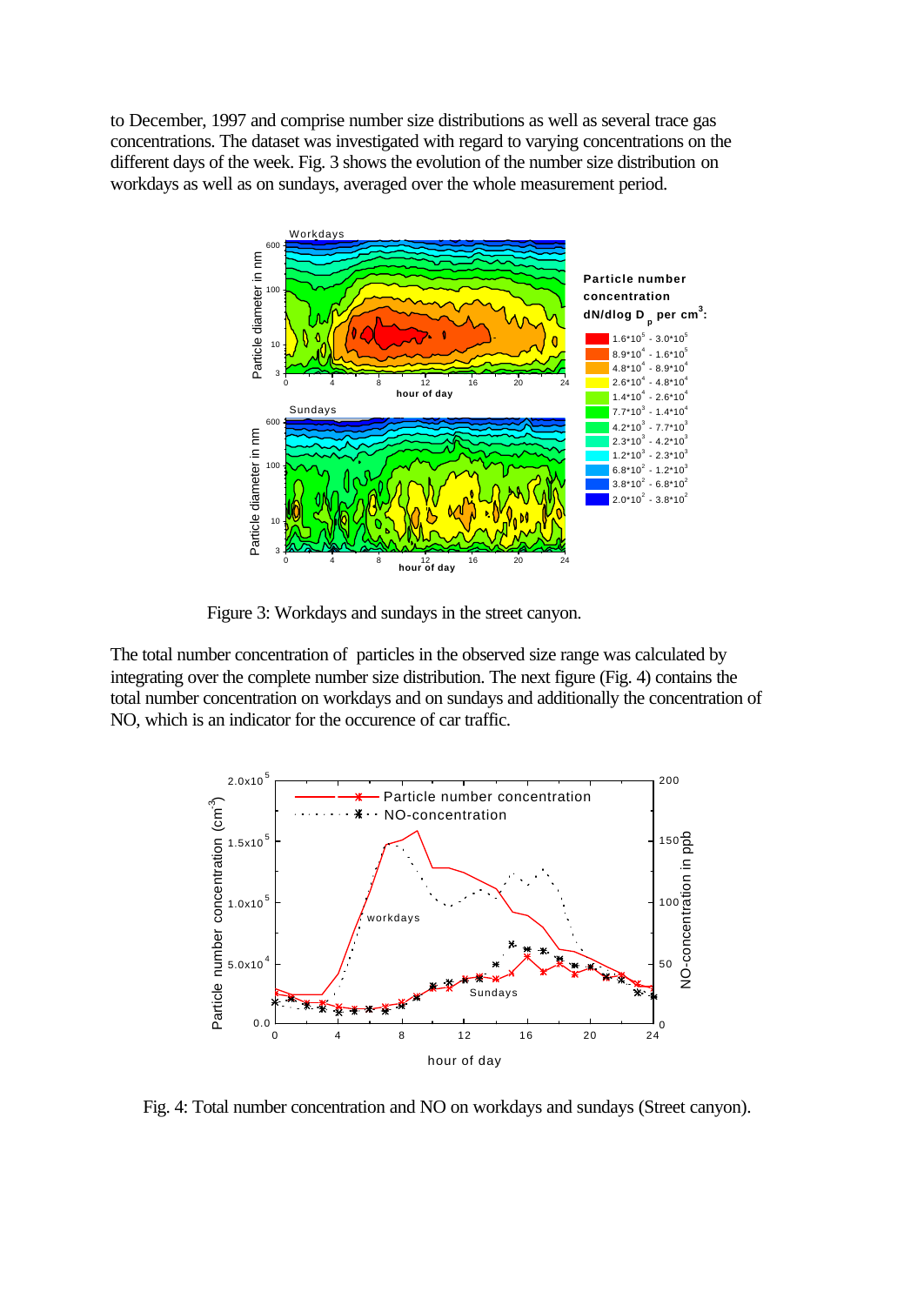#### Comparison of both measurement sites

Two differently polluted sites were chosen to measure the concentration of submicrometer particles in the urban area. Differences in the number size distribution will show the influence of different particle sources as well as transformation processes.

As a case study one workday in November, 1997 was selected to compare the particle concentration. Fig. 5 shows the results for both sites.



Fig. 5: Case study: results at both sites on November, 28.

To compare both sites quantitatively more data need to be considered. The morning rush hour (6:00 - 9:00) was selected to be the most interesting time period. Thus, a mean rush-hour-size distribution was calculated for every workday by averaging over the measured scans in this time period. The mean curves for the whole measurement period (October – December, 1997) are shown in Fig. 6. Additionally, three lognormal modes are fitted to both curves.



Fig. 6: Mean rush hour size distributions for two differently polluted sites in Leipzig.